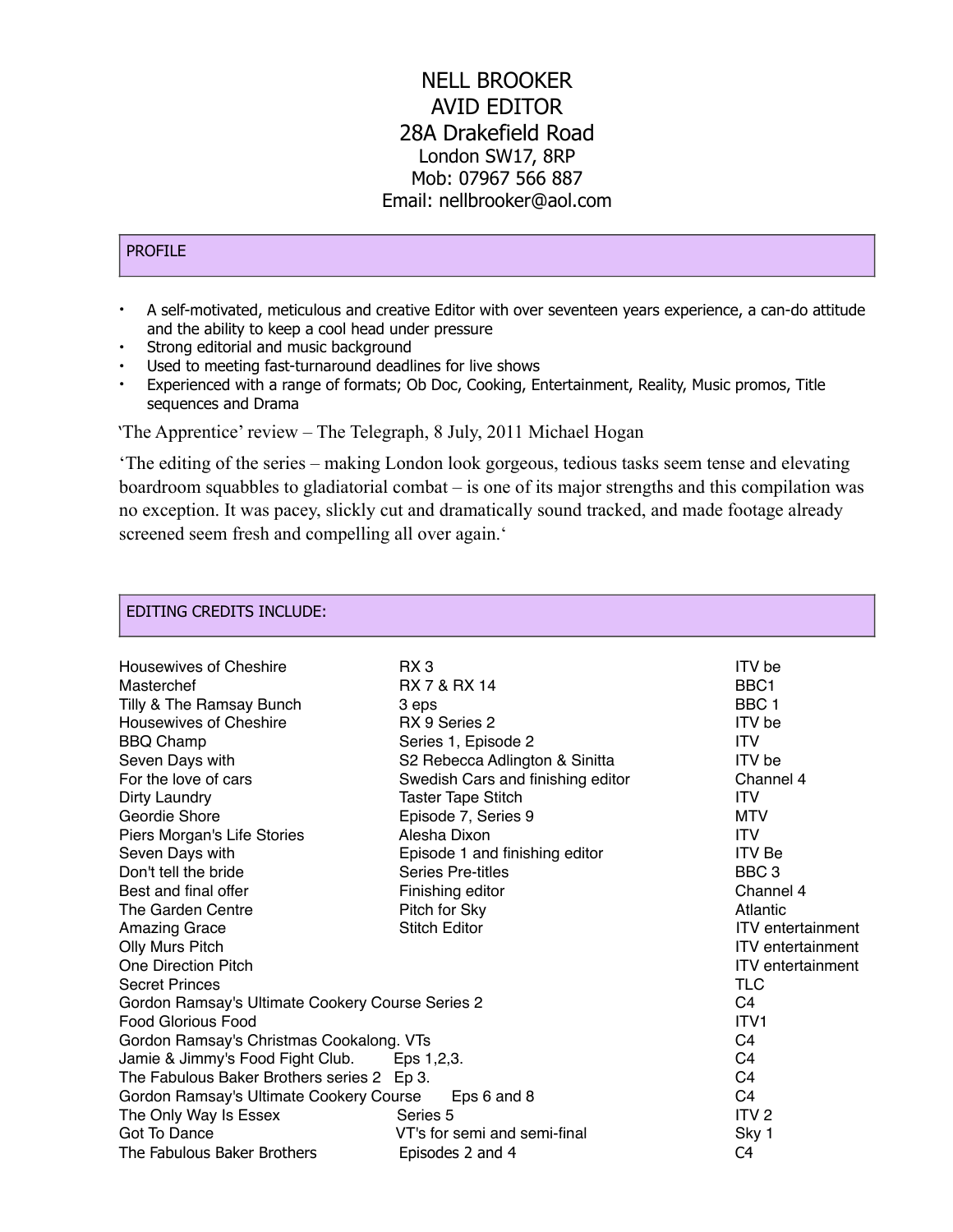| <b>Strictly Soulmates</b>       | Episode 1 and 3                              | BBC <sub>3</sub> |                  |
|---------------------------------|----------------------------------------------|------------------|------------------|
| The Great Sport Relief Bake-off | Editor Episode 1                             | BBC <sub>2</sub> |                  |
| Kerry Katona - The Next Chapter | Editor 3 x One hour Episodes                 |                  | ITV <sub>2</sub> |
| The Great British Bake-off      | Editor One Hour Episode 'Biscuits'           |                  | BBC <sub>2</sub> |
| Taster Tape 'The Voice'         | Entertainment commission                     |                  | BBC1             |
| The Apprentice                  | Editor Series 7 Ep 6 & 10 'Rubbish' &        |                  | BBC <sub>1</sub> |
|                                 | 'The Final Five'                             |                  |                  |
| Ramsay's Best Restaurant        | Editor on whole series                       |                  | C4               |
| 4 in a Bed                      | Editor on 6 re-versions for daytime          |                  | C <sub>4</sub>   |
| Ramsay's Best Restaurant U.S    | <b>Editor for Promo</b>                      |                  | non-broadcast    |
| Gok's Fashion Fix               | Editor on Prog 1                             | C4               |                  |
| The F Word                      | Editor on Progs 1, 2, 3, 4, 7 & 8            |                  | C <sub>4</sub>   |
| Mary Portas Nomination Showreel | <b>Editor for Awards Show</b>                |                  | non-broadcast    |
| Big Brother 10                  | Editor of 'Best Moments' on Friday Live Show |                  | C4               |
| Sex Education Series 2          | Editor on Prog 1 & 2                         |                  | C <sub>4</sub>   |
| Supersize vs. Superskinny       | Editor Progs 7 & 8                           |                  | C <sub>4</sub>   |
| Mary Queen of Shops             | <b>Editor for Awards Prom</b>                |                  |                  |
| Cookalong Live                  | VT Editor                                    |                  | C <sub>4</sub>   |
| Sex Education Series 1          | Editor on 6 Progs                            |                  | C <sub>4</sub>   |
| Wildlife ER                     | Editor on 20 Episodes                        |                  | Channel 5        |
| Britain's Got Talent 2          | Editor                                       |                  | <b>ITV</b>       |
| Shipwrecked (2008)              | Editor on 2 episodes                         |                  | C4               |
| X Factor (2008)                 | Editor                                       |                  | ITV              |
| Big Brother 8                   | Editor on Psyche, BBLB, and Big Mouth Shows  |                  | C <sub>4</sub>   |
| Britain's Got Talent            | Audition shows 46' x 5 and profiles          |                  | ITV              |
| Comic Relief does Fame Academy  | Edit Celebrity Profiles x 13                 |                  | BBC1             |
| Only Fools on Horses            | Best Moments VT Editor for daily live show   |                  | BBC1             |
| The New Paul O'Grady Show       | VT Editor for daily live show                |                  | C <sub>4</sub>   |
| Test Drive My Girlfriend        | Editor for 2 x 23 min Progs                  |                  | ITV <sub>2</sub> |
| Project Catwalk                 | Editor for 3 x 45 min Progs                  | Sky 1            |                  |
| Make Me a Supermodel            | Head Editor for 5 x 45 min Progs             |                  | Channel 5        |
| Celebrity Fame Academy '05      | VT's for Live Shows                          |                  | BBC & C4         |
| Celebrity Big Brother '05       | Big Brother's Little Brother VT's            |                  | C4 & E4          |
| Can't Sing Singers              | Online for VT's                              |                  | BBC1             |
| Comic Relief 2005               | 30 Min Documentary                           |                  | <b>BBC</b>       |
| Tim Lovejoy & the Allstars      | VT's for 60 min Live Music/Entertainment     |                  | Sky 1            |
| Big Brother 5                   | BBLB VT's & BB Diaries Documentary           |                  | C4 & E4          |
| Back to Reality                 | Daily Reality Progs, Best moment VT's        |                  | Channel 5        |
| <b>Hotspots</b>                 | Weekly Travel/Culture prog                   |                  | <b>CNN</b>       |
| The Salon 2                     | Daily Reality Programmes                     |                  | C <sub>4</sub>   |
| MTV European Music Awards       | Christina Aguileria Sequences x 3            |                  | <b>MTV</b>       |
| Fame Academy 2                  | VT's for all Live Shows                      |                  | BBC1, BBC3       |
| Big Brother 4                   | Big Brother's Little Brother VT's            |                  | C4 & E4          |
|                                 | Big Brother Reality 30 min progs             |                  | C <sub>4</sub>   |
| Celebrity Fame Academy          | Best Moment VT's for Live Shows              |                  | BBC1             |
| Fame Academy                    | VT's for all Live Shows                      |                  | BBC1             |
|                                 |                                              |                  |                  |

## PRODUCTION EXPERIENCE:

Endemol Oversee 3 edits cutting VT's

Comic Relief does Fame Academy Edit Producer and Edit Producer BBC1 March – April '07 Cut Best moments package and winners package for final show